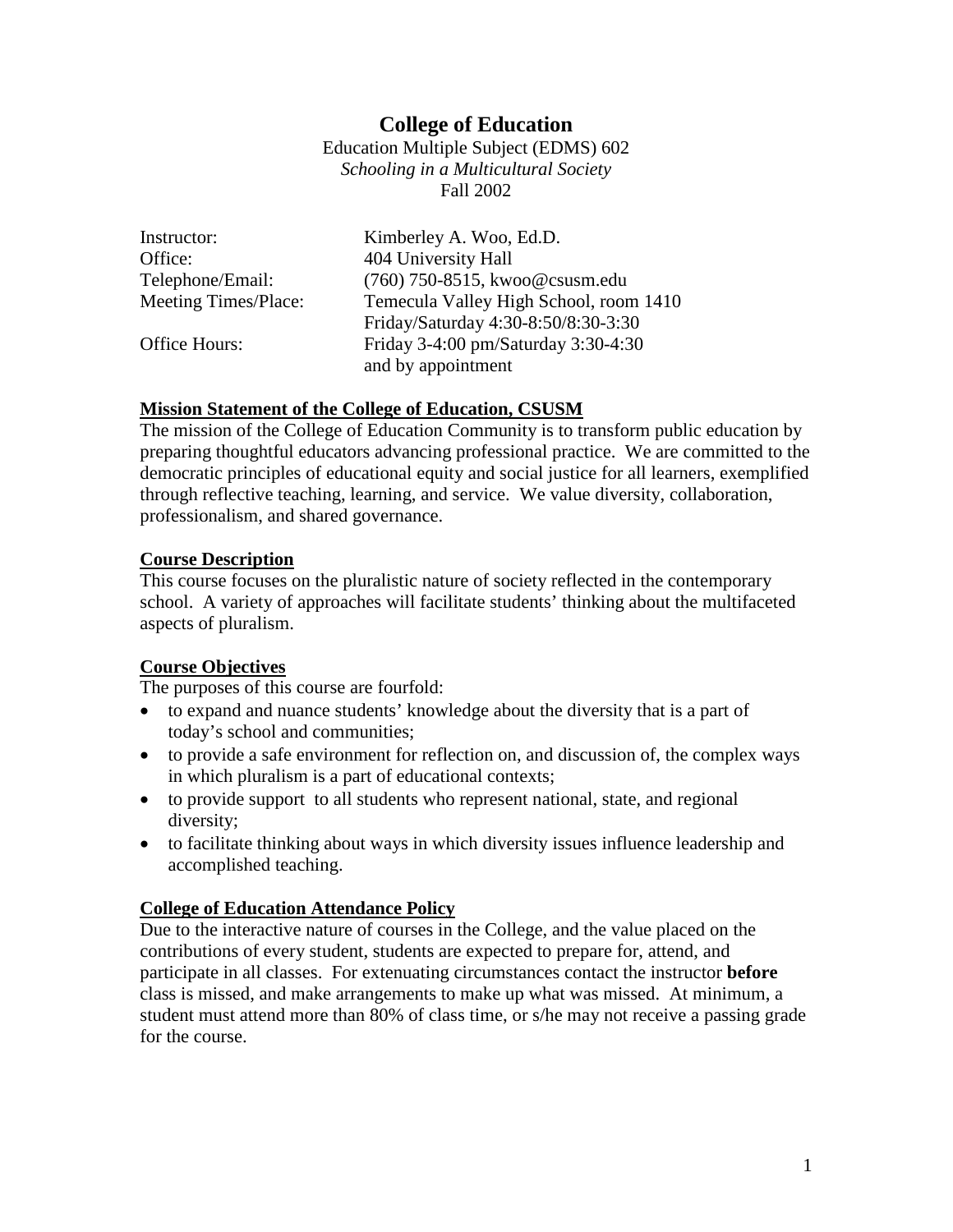## **Required Text:**

A set of compiled readings will be available for purchase. One set of readings will also be on reserve at the CSUSM library.

#### **Accommodation for Disabilities**

Students requiring reasonable accommodations need to contact Disabled Student Services in order to make the necessary arrangements. This organization is located in Craven Hall, room 5025a, and can be reached by telephone at (760) 750-4905 or (760) 750-4909 (TDD users).

#### **Plagiarism**

All work submitted for this course should reflect student's original efforts and thinking. When relying on supporting documents authored by others, cite them clearly and complete. Failure to do so may result in failure of the course.

#### **Grading Policy**

It is expected that all assignments will be submitted on time. 10% of an assignment grade will be deducted for each class meeting for which it is late (e.g., an "A" assignment that is submitted one class session late will be marked down to an A-). Unless prior instructor approval is secured, assignments will not be accepted three class sessions after which they were originally due.

It is expected that students will proofread and edit their assignments prior to submission. Students will insure that the text is error-free (grammar, spelling), and ideas are logically and concisely presented. Refer to APA manual  $(5<sup>th</sup>$  edition) for guidance. Neglecting to do the above will impact the instructor's ability to read and understand the text; the assignment's grade may be negatively affected as a result of this oversight.

- 1.Personal reflection on pluralism (5%) 1. Field observation at the mall (5%)
- 2.Working draft of final assignment (10%) 3. Group presentations about cultural
- 
- 4. Thoughts on religion (5%)
- 5. In-class presentation (20%)
- 6. Final assignment (20%)

## **Attendance and class participation (10%)**

- consistent and timely attendance
- respectful participation
- advance preparation of readings and assignments

## **Individual Assignments (70%) Group/In-class Assignments (20%)**

- 
- and pluralism-related artifacts. 2. Response to social class activity (5%)
- 3. Response to teen panel (10%) notions of "intelligence" (10%)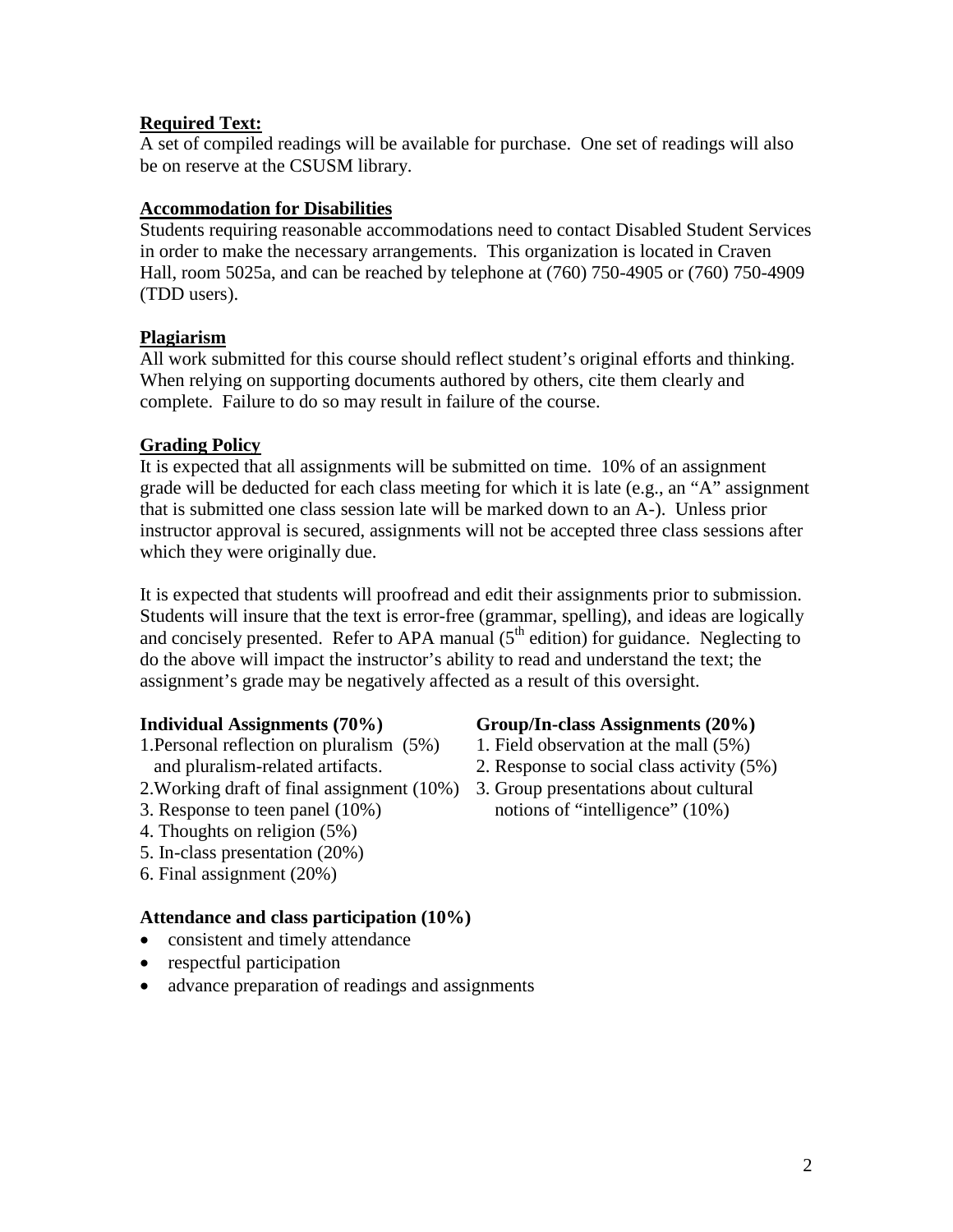## **September 13--Introduction (4:30-8:50)**

- Introduce ourselves and get to know our colleagues 1. Unique activity
- Defining multiculturalism/pluralism
	- 1. Brief history of multiculturalism and its relationship to pluralism
	- 2. Some definitions of "pluralism"
	- 3. Co-construct (as a class) a working definition of pluralism
- Review syllabus
- Sign-up for snacks
- Quick hand survey to gather data for "unfamiliar" religious setting field experience
- Sign-up for group presentations that highlight one culture's notion of intelligence (due October 26).

## **Homework**

- 1. Bring money for course reader.
- 2. Bring a copy of a popular magazine. (Make sure you have read it already and willing to dissect it, as we will use parts of it in a project tomorrow.)
- 3. Scissors and either glue or tape.
- 4. Takaki, R. (1993). A different mirror. *A different mirror: A history of multicultural America.* pp. 1-17.
- 5. Banks, J, (1996). Chapter 2. The African American roots of multicultural education. *Multicultural education: Transformative knowledge and action.* pp. 30-45.

# **September 14--Race/ethnicity (8:30-3:30)**

- Pluralism collages
	- 1. In small groups, create a collage that depicts multiple racial/ethnic groups.
	- 2. In both large and small groups, hypothesize some of the unspoken qualities associated with each of the racial/ethnic groups in collages.
- Social construction of racial/ethnic categories
	- 1. Various rationales for creating racial/ethnic categories.
	- 2. Applications and implications of racial/ethnic designations.
	- 3. The power of statistics and changing demographics
- Jigsaw activity-legal cases that address(ed) race/ethnicity and education
	- 1. Lau vs. Nichols
	- 2. Plessy vs. Fergusson
	- 3. Brown vs. Board of Education
	- 4. Alan Bakke vs. UC Berkeley
- Video, *The Color of Fear*

## **Homework**

**1.** Howard, G. (1999). Ways of being White: A practitioner's approach to multicultural growth. *We can't teach them what we don't know: White teachers, multiracial schools.* pp. 97-112.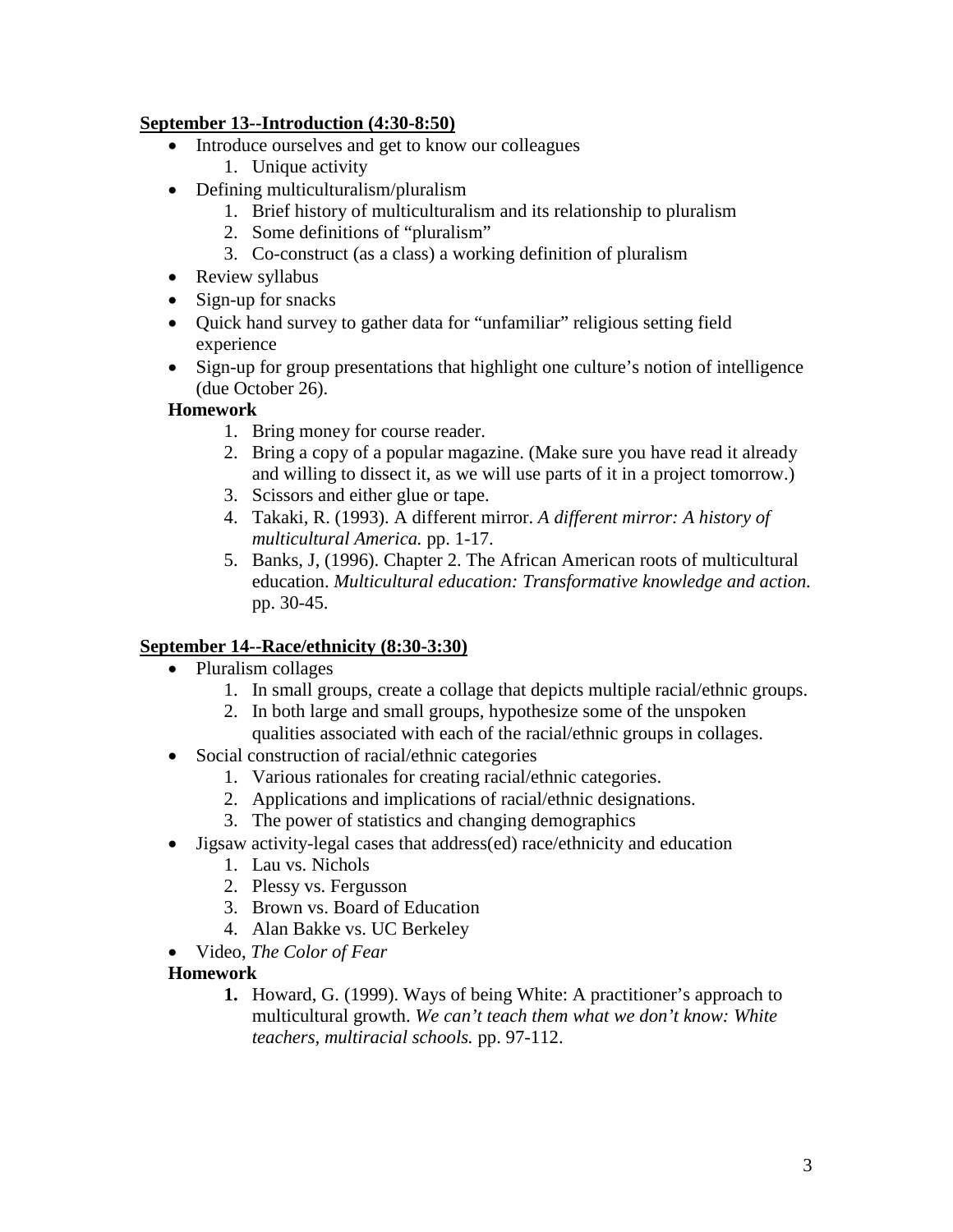## **September 20--Gender (4:30-8:50)**

- Brief history of feminism, gender awareness
- Baby X story (read and discuss in class) Gould, L. (1974). X: A fabulous child's story. pp. 285-290.
- Field observation of gender roles--Campus mall observation activity (contd.)
- Distribute Nice things to do for a man (*Cosmo*, February 1996), and How to get him to notice you without humiliating yourself (*Seventeen*, 1995).
- Draft questions for September 21 panel

# **Homework**

- 1. Wolf, N. (1991). Preface and chapter 1. *The beauty myth.* pp. 1-19.
- 2. Sommers, C.H. (May 2000). The war against boys. *Atlantic monthly.*  pp. 59- 74.
- 3. Louie, E. (February 28, 1999). A cheongsam lesson at 16. *New York Times.* p.7.

## **September 21— Sexuality (8:30-3:30)**

- Activity: The heterosexual questionnaire
- In-class written reflection: How does my conceptualization/understandings of sexuality influence the way(s) in which I interact with others?
- Video, "It's elementary"
	- 1. Large group discussion in response to video
	- 2. Curricular applications
- High school teen panel—gay, lesbian, bisexual, transgender youth

# **Homework**

- 1. Write a response that incorporates two to three points that made a lasting impression on you.
- 2. Discuss (in detail) at least two ways in which each of these points are a part of/ can impact educational contexts.
- 3. Davis, L. (March 24, 2000). Gaining a daughter: A father's transgendered tale. *The chronicle of higher education.* pp. B4, B6.
- 4. Besner, H. & Spungin, C. (1995). Debunking myths about homosexuality. *Gay and lesbian students: Understanding their needs.* pp. 11-25.

# **October 4—Social class (4:30-8:50)**

- Money= privilege activity
	- 1. Execute
	- 2. Individual written response
	- 3. Pair share
	- 4. One phrase on white board
	- 5. Whole group discussion
- Whole group analyze one song and lyrics
- Small group analyze song lyrics, and discuss implications for educational context.
- Discuss layers of multicultural experience. How does a combination of perspectives within one's experience further complicate the classroom milieu? (contd.)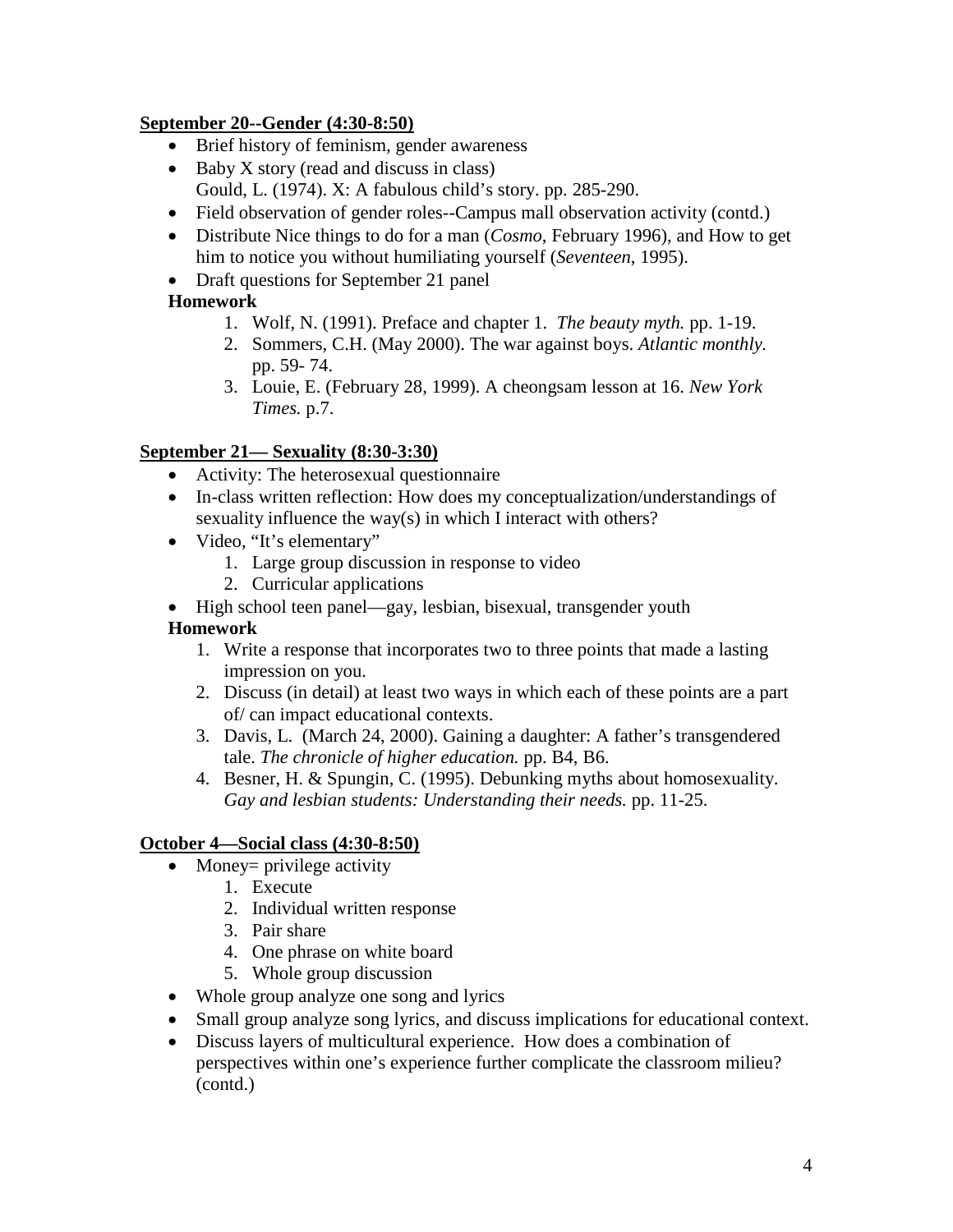## **Homework**

- 1. Working draft of final assignment due: Introduction, rational, review of selected literature and resources.
- 2. Bring a class set of lyrics that addresses social class issues (optional: bring a cassette copy of the song to share in class).
- 3. Finders, M.J. (1997). Chapter 4. Literacy and tough cookies. *Just girls.* pp. 83-115.
- 4. Sleeter, C.E. (1996). Chapter 8. Race, class, and gender and abandoned dreams. *Multicultural education as social activism.*

## **October 5—Religion (8:30-3:30)**

- Field experience—as a class, visit and experience an "unfamiliar" religious setting (e.g., mosque, Hindu or Jewish temple, LDS)
- Debrief as a group
	- 1. Share one main point from free write with the group.
	- 2. Can religious diversity impact the public school classroom? Curriculum?
	- 3. What, if at all, are educators' responsibilities to acknowledge this philosophical perspective in their students' lives? In the community?
	- 4. Imagine you are in school leadership roles. Brainstorm and create a list of recommendations or strategies that teachers, staff, and community members may use when issues of religious diversity arise.

## **Homework**

- 1. Prior to arriving in class, complete a one-two page free write/sketch that articulates your feelings and/or thoughts about religion.
- *2.* Fadiman, A. (1997) *The Spirit catches you and you fall down: A Hmong child, her American doctors, and the collision of two cultures* (excerpts)*.*
- *3.* Nieto, S. (2000). Case study: Avi Abramson. *Affirming diversity: The Sociopolitical context of multicultural education.* pp. 110-121.

## **October 17—Final assignments due in Dr. Woo's office by 5pm.**

## **October 25—Size/weight (4:30-8:50)**

- Recreate a life-size Barbie activity using proportionality.
- Debrief.
- In what ways do unrealistic physical expectations influence students' perspectives?
- How can teachers and educational leaders help to debunk some of the unrealistic myths that inundate children's lives?
- In-class presentation of students' final papers

# **Homework**

- 1. Get into groups of threes and bring one Barbie for the group.
- 2. Bring either a cloth measuring tape or a piece of string a ruler.
- *3.* Bordo, S. (1990). "Reading the slender body." *Body/politics: Women and the discourses of science.* pp. 217-231.
- 3. Cowley, J. (June 3, 1996). The biology of beauty. *Newsweek.* pp. 61-66.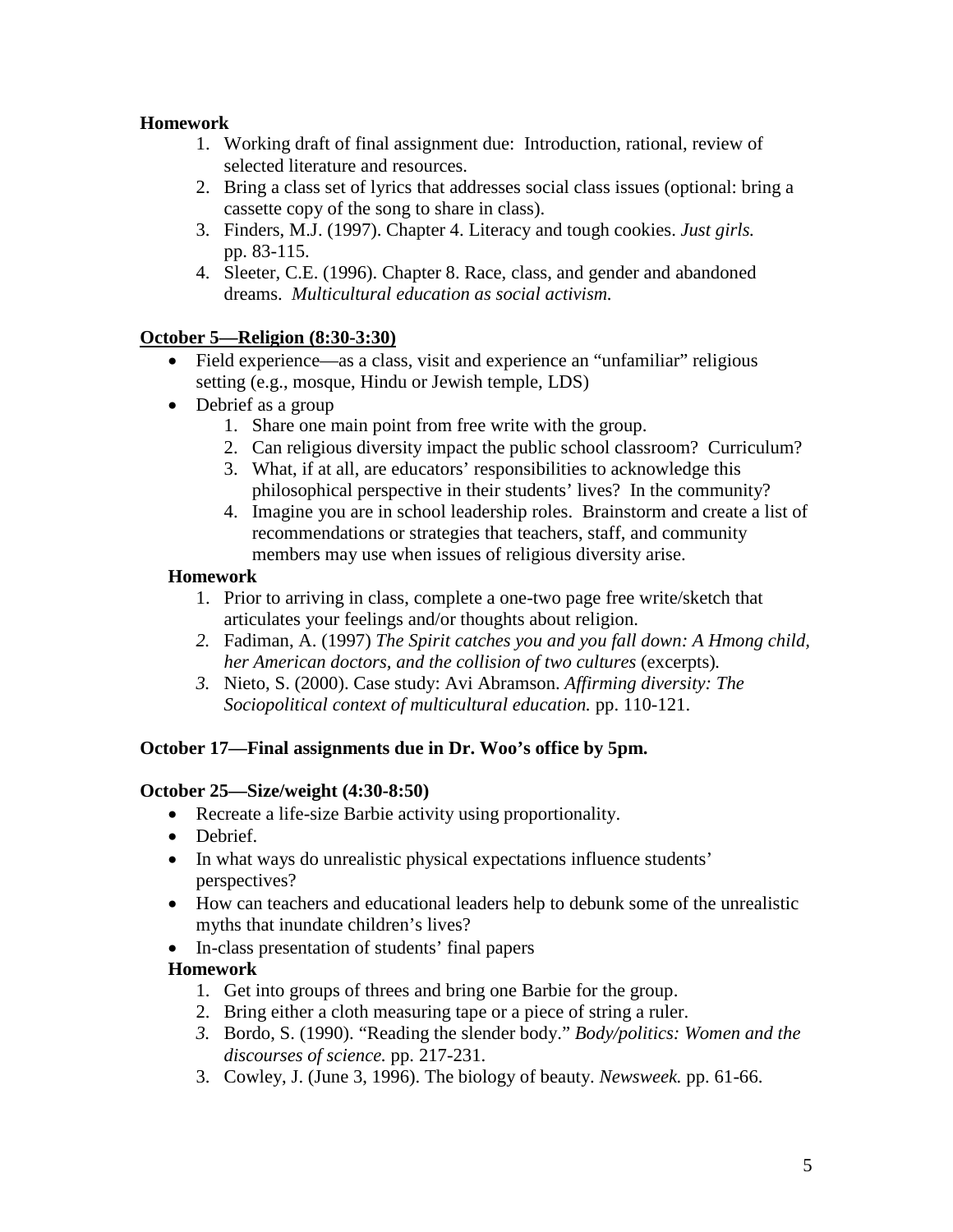#### **October 26--Intelligence (8:30-3:30)**

- Take abridged form of "IQ" test in class.
- Take the "BB" test.
- Complete various tests: tactile, physical agility, music recognition, gustatory, olfactory.
- Examine various perspectives on "intelligence: Gardner, Hirsh , "Emotional intelligence," Murray and Hernstein.
- Students present cultural notions of "intelligence."

#### **Homework**

*1.* Gould, S. J. (1981). Samuel George Morton—empiricist of polygeny. *The mismeasure of man.* pp. 50–69.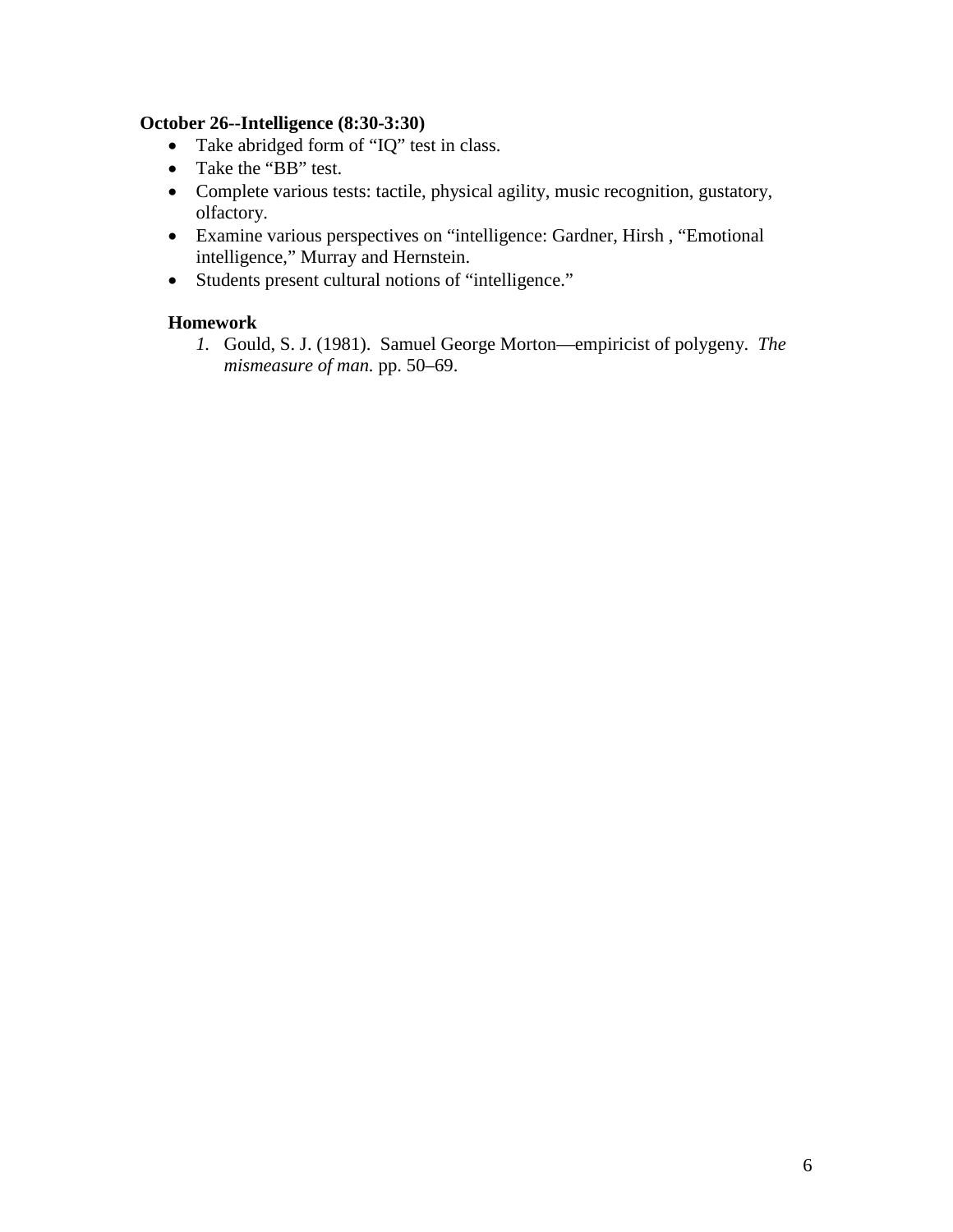#### \_\_\_\_\_\_\_\_\_\_\_\_\_\_\_\_\_\_\_\_\_\_\_\_\_\_\_\_\_\_\_\_\_\_\_\_\_\_\_\_\_\_ (student name)

# EDMS 602 Grade Tracking Sheet

|       | Date Participation/<br>attendance (10%) | <b>Comments</b> |
|-------|-----------------------------------------|-----------------|
| 9/13  |                                         |                 |
| 9/14  |                                         |                 |
| 9/20  | <u> 1999 - Jan Jan Jawa</u>             |                 |
| 9/21  | <u>and the state</u>                    |                 |
| 10/4  | <u>and the state</u>                    |                 |
| 10/5  |                                         |                 |
| 10/25 |                                         |                 |
| 10/26 |                                         |                 |

|      | Date Points $(90\%)$ | <b>Assignments</b>                                                 |
|------|----------------------|--------------------------------------------------------------------|
| 9/14 |                      | Reflection on pluralism and pluralism-related artifacts (5%)       |
|      |                      | Group field observation at the mall (5%)                           |
|      | 9/21                 | Working draft of final assignment (10%)                            |
|      | 9/21                 | Response to teen panel (10%)                                       |
|      | 10/4                 | Small group response to social class activity (5%)                 |
|      |                      | Free write/sketch thoughts on religion (5%)                        |
|      | 10/17                | Final written version of assignment (20%)                          |
|      | 10/25                | In-class presentation (20%)                                        |
|      | 10/26                | Group presentations cultural notions of "intelligence"<br>$(10\%)$ |